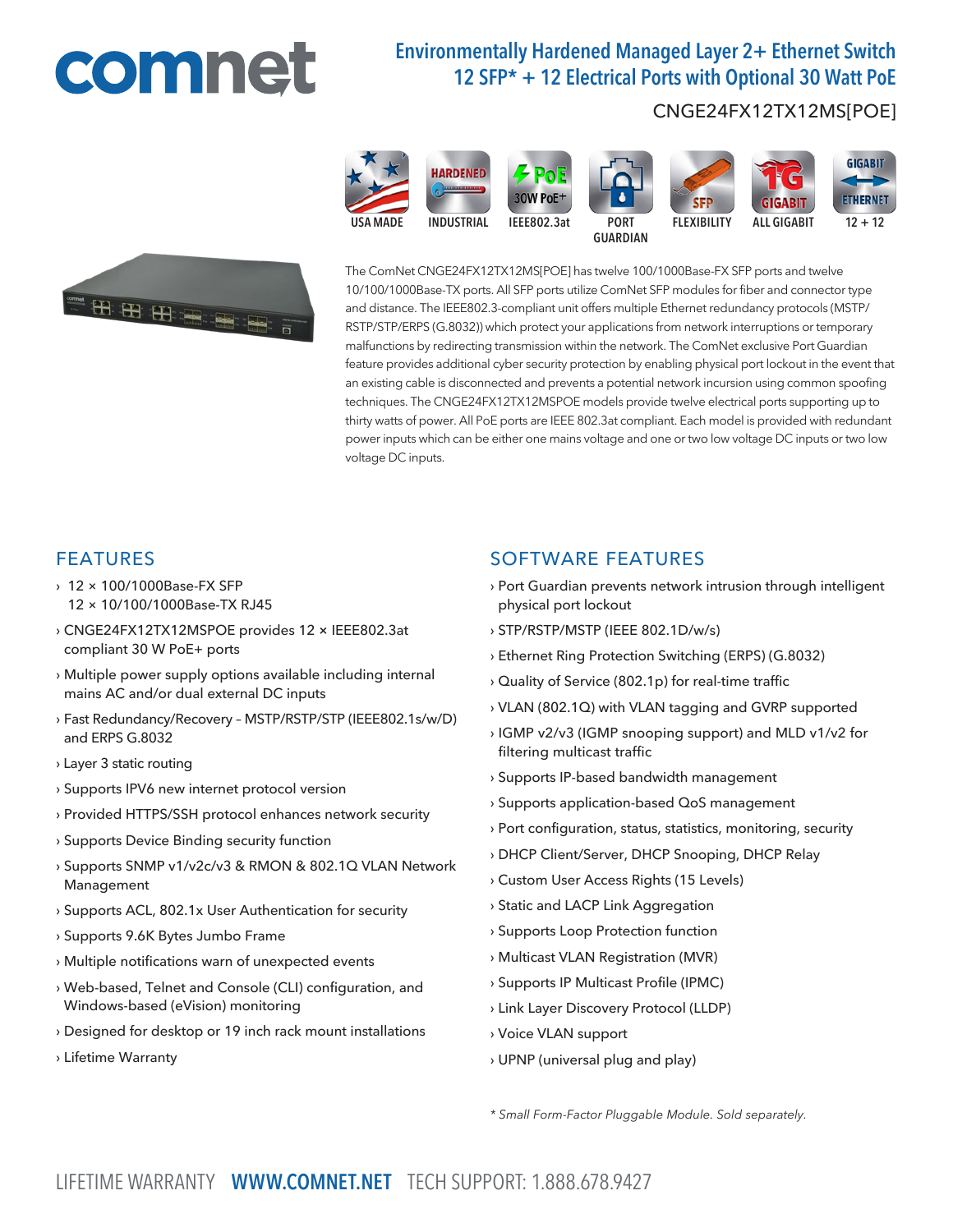## CNGE24FX12TX12MS[POE] Environmentally Hardened Managed Layer 2+ Ethernet Switch 12 SFP + 12 Electrical Ports with Optional 30 Watt PoE

SFP Port Indicator

## SPECIFICATIONS

#### **Connectors**

10/100/1000Base-TX Ports 12 × RJ-45 100/1000Base-X Port  $12 \times SFP<sup>1</sup>$ Fault Relay 2-Pin Terminal Strip

Serial Console Port USB Type B Connector (115200bps, 8, N, 1) Power IEC Input and/or 2 × 2-Pin Terminal Strip

#### Switch Properties

Switching latency 7 µs Switching bandwidth 54 Gbps DRAM 1GB Flash 128Mb Max. Available VLANs 256 IGMP multicast groups 128 for each VLAN Port rate limiting User Defined Processing Store-and-Forward Priority Queues 8 MAC Table 8K MAC Addresses Jumbo Frame Up to 9.6K Bytes Static Routing 32 Routes

VLANs Voice, Private, Multicast Network Redundancy STP RSTP MSTP ERPS

#### Security Features

Device Binding security feature Enable/disable ports, MAC based port security Port based network access control (802.1x) VLAN (802.1Q) to segregate and secure network traffic Radius centralized password management SNMPv3 encrypted authentication and access security https / SSH enhance network security Switch/port based, NAS, ACL, ARP inspection and IP sourceguard AAA radius server authentication TACACS+ NTP

#### Power

Input Power (non-PoE) (1) 90 - 240 VAC & (1) 6 - 14 VDC or (2) 6 - 14 VDC Input Power (PoE models) (1) 90 - 240 VAC & (2) 48 - 57 VDC or (2) 48 - 57 VDC Power Consumption 30 W Max (non-PoE models) 390 W Max w/PoE+ (PoE models) Overload Current Protection Present

#### **Mechanical**

#### Indicating LEDs Status Indicators RJ45 Port Indicator

Size (H  $\times$  W  $\times$  D) 17  $\times$  10  $\times$  1.5 in (43.2  $\times$  25.4  $\times$  3.8 cm) Installation Desktop or 19-inch Rack Mount Weight 11 lb / 5 kg (Mains Powered Models)

#### **Environmental**

7.9 lb / 3.6 kg (DC Only Powered Models) Storage Temperature -40 to 85 °C Operating Temperature -40 to +60 °C or -40 to +75 °C

(model dependent, see ordering information table) Operating Humidity 5% to 95% Non-condensing MTBF >100,000 hours

#### Ethernet Standards

IEEE 802.3 for 10Base-T IEEE 802.3u for 100Base-TX and 100Base-FX IEEE 802.3ab for 1000Base-T IEEE 802.z for 1000Base-X IEEE 802.3x for Flow control IEEE 802.3ad for LACP (Link Aggregation Control Protocol) IEEE 802.3at for Power Sourcing Equipment (PSE) and PoE up to 30 watts per port (CNGE24FX12TX12MSPOE Only) IEEE 802.1p for COS (Class of Service) IEEE 802.1Q for VLAN Tagging IEEE 802.1D for STP (Spanning Tree Protocol) IEEE 802.1w for RSTP (Rapid Spanning Tree Protocol) IEEE 802.1s for MSTP (Multiple Spanning Tree Protocol) IEEE 802.1x for Authentication IEEE 802.1AB for LLDP (Link Layer Discovery Protocol) IEEE 802.3az Energy Efficient Ethernet ITU-T G.8032v1/v2 Ethernet Ring Protection Switching (ERPS)

#### Regulatory Compliance

| EMI        | FCC Part 15, CISPR (EN55022) class A              |
|------------|---------------------------------------------------|
| <b>EMS</b> | EN61000-4-2 (ESD), EN61000-4-3 (RS), EN61000-     |
|            | 4-4 (EFT), EN61000-4-5 (Surge), EN61000-4-6 (CS), |
|            | EN61000-4-8, EN61000-4-11                         |
| Shock      | IEC60068-2-27                                     |
| Free Fall  | IEC60068-2-32                                     |
| Vibration  | IEC60068-2-6                                      |
| Safety     | EN60950-1                                         |
| Rail       | EN50121-4                                         |